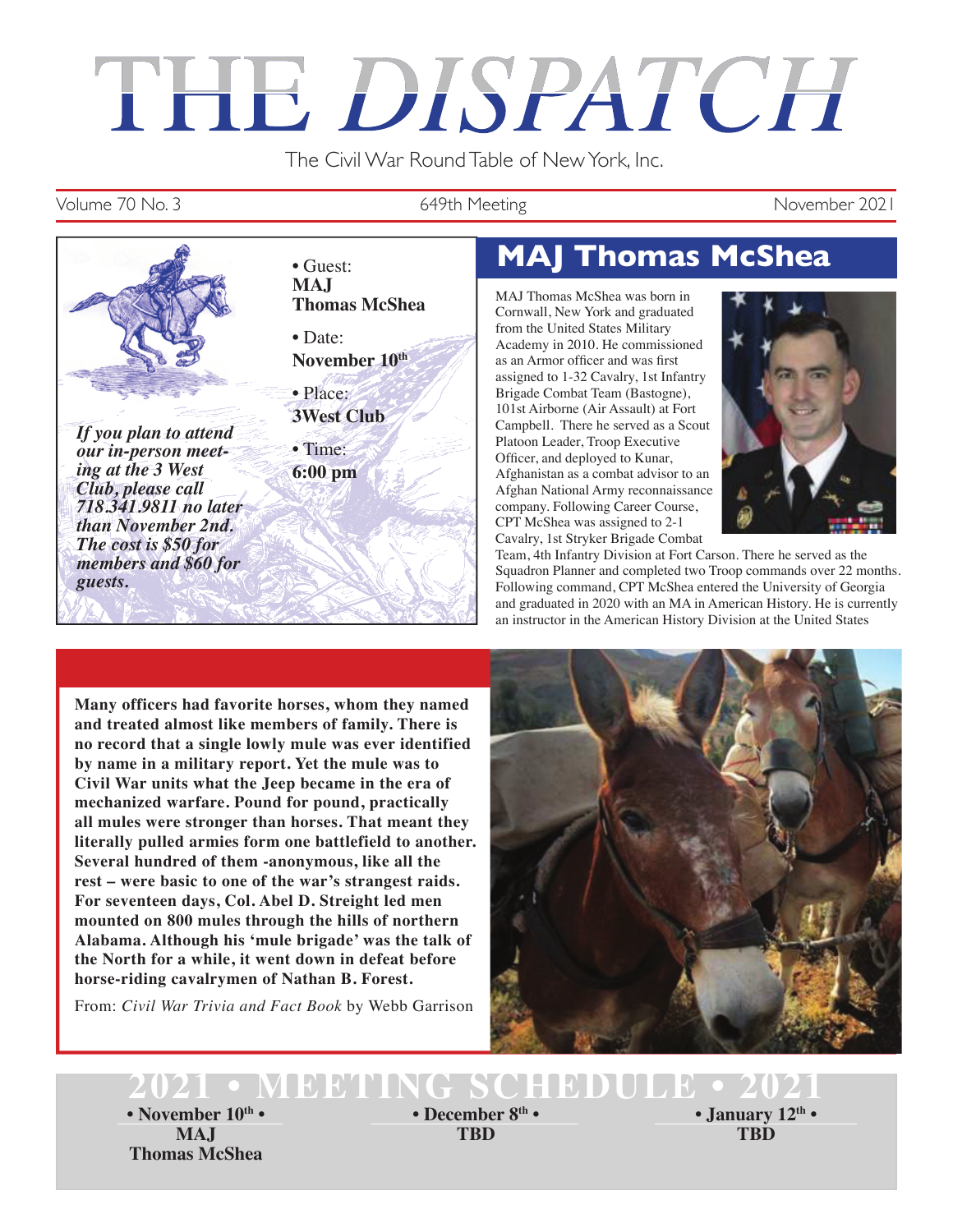#### **President's Message**

All that was missing was the playing of "Happy Days Are Here Again" as our Round Table had our first "live" meeting in over a year and a half. Those that were able to attend found the familiar fine food and friendly atmosphere at the 3 West Club that we enjoyed in the past.



We certainly hope as many of you as possible can make

our next meeting on Wednesday, Nov 10, when will have scheduled a speaker from the USMA for our annual "West Point Night". Please call the listed number by Wednesday, November 3 to reserve your seat.

Even a casual review of November in the Civil War shows it to be a month of many momentous events. In November 1862, General McClellan was relieved of command and General Burnside named as the new commander of the Army of the Potomac – which he soon moved to the banks of the Rappahannock River, across from Fredericksburg. At about the same time, Generals Longstreet and Jackson were promoted, and appointed commanders of the 1st and 2nd Corps (respectively) of the Army of Northern Virginia – and, also moved west to Fredericksburg. General Joseph Johnston was sent to the Confederate Western Theater to "supervise" General Bragg in Tennessee and General Pemberton in Vicksburg.

The following November saw President Lincoln receive an invitation to deliver "some appropriate remarks" at the dedication of the new Soldiers Cemetery at Gettysburg – delivering a short speech which the world certainly DID "note and remember". While holding the high ground around the besieged Federals in Chattanooga, General Bragg (unwisely) sent General Longstreet and his Corps away to engage General Burnside in East Tennessee, while General Grant, Sherman, and Hooker all arrived with, many, many troops, and, from Nov 23 to Nov 25, soon captured all that high ground, driving Bragg completely out of the state. Longstreet failed in his attempt to capture Knoxville, and soon left Tennessee.

A year later, in November 1864, President Lincoln was reelected, easily defeating former General McClellan with 55% of popular vote, and with 212 Electoral votes to 21. Following the election, General Sherman began his epic march from Atlanta to the sea; while, back in Tennessee, where General Hood had failed to draw Sherman after him, also failed to trap a substantial Federal force at Spring Hill. Hood followed this up with a massive frontal attack on Franklin, which cost him about 6,500 men, with 1,750 killed, including six of his generals. A most bloody way to end this month of key turning points.

On behalf of Club's Officers and Board of Directors, we wish you a happy (and a "normal"!) Thanksgiving, and hope to see you – in person - on the 10th.

Thanks for your support!.

*Paul Weiss* 

#### **Question of the month:**

**What Indian tribe was the first to declare its loyalty ro rhw C.S.A.?**

# **THE DISPATCH**



Founded January 24, 1951

The Dispatch is published monthly, except June, July, August, and December, by

#### **The Civil War Round Table of New York, Inc.,**

139-33 250th Street, Rosedale, N.Y. 11422 Telephone CWRT/NY at (718) 341-9811

During business hours.

#### **OFFICERS**

 President Paul Weiss V.P. Programs Michael N. Connors V.P. Operations Joan McDonough Secretary Pat Holohan Treasurer Michael Connors

#### **BOARD OF DIRECTORS**

*Term Expiring 2022* John Allen William Finlayson

*Term Expiring 2023* Beth Connors

Dan McCarthy *Term Expiring 2024*

> Kris Kasnicki Carolyn Roxon

 Member at large Dave Licalzi:

 Editor Pat Holohan Copy Editor/ Club Liaison Joan McDonough P.R. Martin Smith Merchandise Paul Weiss

**Email: cwrtnyc1@gmail.com Website: http://www.cwrtnyc.org**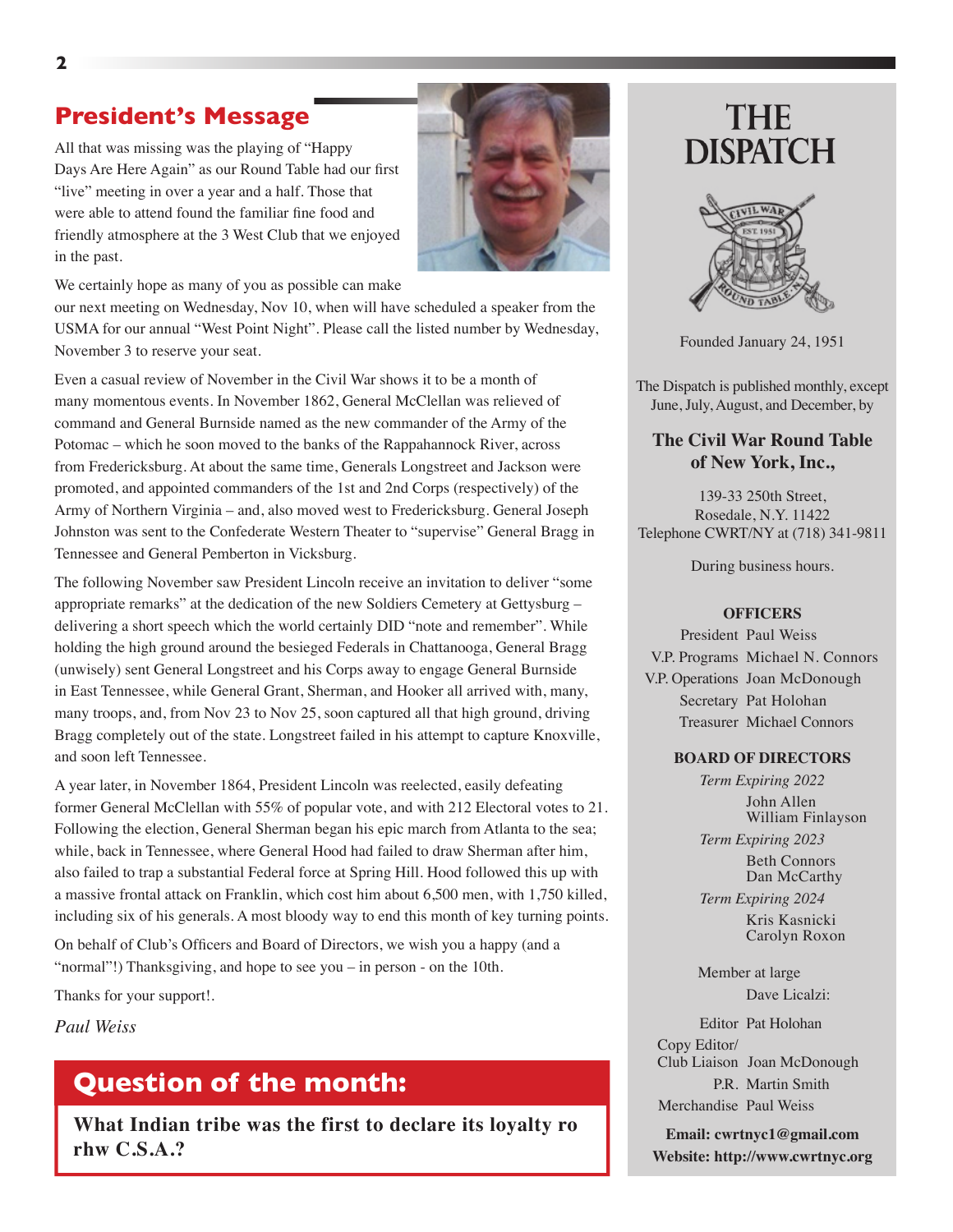### **Civil War Events During the Month of November 1863**

- **3 Engagement at Grand Coteau (Bayou Bourdeau), Louisiana**
- **4 Knoxville Campaign begins**
- **7 Battle of Rappahannock Station, Virginia**
- **16 Battle of Campbell's Station, Tennessee**
- **17 Longstreet lays siege to Knoxville, Tennessee**
- **19 President Lincoln delivers the "Gettysburg Address"**
- **20 Edward Everett sends complimentary letter to Lincoln on his address at Gettysburg**
- **23 Battle of Orchard Knob begins near Chattanooga, Tennessee**
- **24 Battle of Lookout Mountain, Tennessee**
- **25 Battle of Missionary Ridge, Tennessee**
- **26 Mine Run Campaign begins in Virginia**
- **27 Engagement at Payne's Farm, Virginia**
- **29 Assault on Fort Sanders, Tennessee**
- **30 General Braxton Bragg resigns from command of the Army of Tennessee**

From: *American Battlefield Trust*

## **Battle of Lookout Mountain**

Tuesday, November 24, 1863

As one of Confederate General Braxton Bragg's two high positions in his siege of Union forces at Chattanooga, Tennessee, Lookout Mountain becomes the site of the second major battle in the Chattanooga Campaign. General Grant orders Major General Joseph Hooker to make a demonstration attack against the Confederate forces on Lookout Mountain, under

command of General Braxton Bragg. Hooker sends Brigadier General John W. Geary on a full attack against the mountain, which succeeds despite heavy fog that shrouds the battlefield. Bragg considers retreating from Chattanooga, but Major General John C. Breckinridge convinces him to stay and fight at the strong position on Missionary Ridge.

## **Battle of Missionary Ridge**

#### Wednesday, November 25, 1863

On the day after the Battle of Lookout Mountain, Major General Ulysses S. Grant orders an attack on Chattanooga, Tennessee. Despite the seemingly impregnable position of the Confederates, the Union assault succeeds in routing Bragg's forces. By the end of the battle and the Chattanooga Campaign the Confederate Army has lost one of its two largest armies, and the Union holds Tennessee and the city of Chattanooga, which will serve as a base for Sherman's 1864 campaign.

From: civilwaronthewesternborder.org